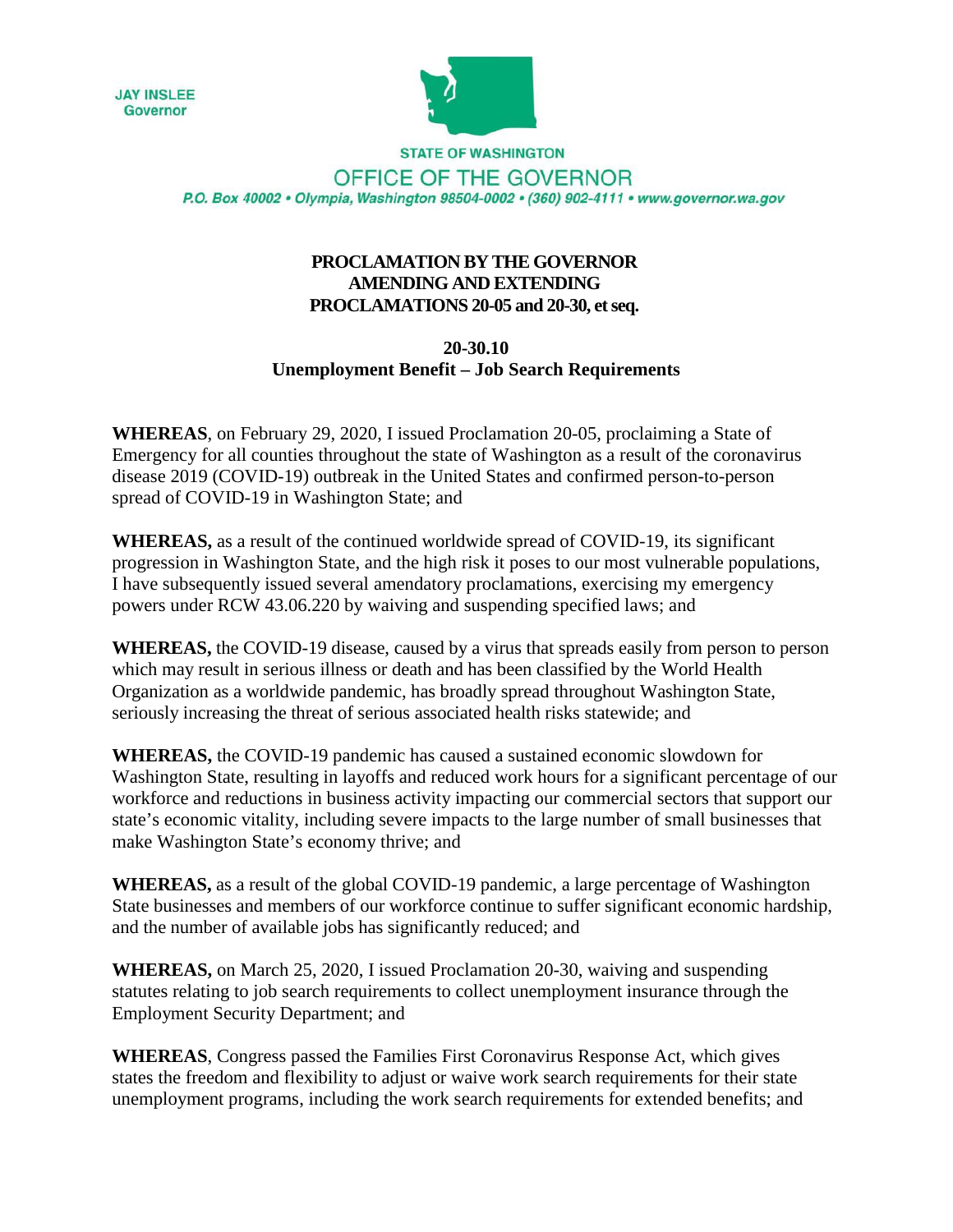**WHEREAS,** it is necessary to waive portions of state statutes pertaining to extended benefits requirements in order to align state job search and extended benefit job search requirement waivers, thus enabling Washington State to flexibly administer unemployment programs, maintain the health and safety of Washingtonians and assist the state in recovering from the economic losses caused by the COVID-19 pandemic; and

**WHEREAS,** under the provisions of RCW 43.06.220(4), the statutory waivers and suspensions of Proclamation 20-30, et seq., have been periodically extended by the leadership of the Washington State Senate and House of Representatives, and which I have acknowledged in subsequent sequentially numbered proclamations; and

**WHEREAS,** on December 7, 2020, under the provisions of RCW 43.06.220(4), the statutory waivers and suspensions of Proclamations 20-30, et seq., were again extended by the leadership of the Washington State Senate and House of Representatives until the termination of the COVID-19 State of Emergency or 11:59 p.m. on January 19, 2021, whichever occurs first; and

**WHEREAS,** the worldwide COVID-19 pandemic and its progression in Washington State continues to threaten the life and health of our people as well as the economy of Washington State, and remains a public disaster affecting life, health, property or the public peace; and

**WHEREAS**, the Washington State Department of Health continues to maintain a Public Health Incident Management Team in coordination with the State Emergency Operations Center and other supporting state agencies to manage the public health aspects of the incident; and

**WHEREAS**, the Washington State Military Department Emergency Management Division, through the State Emergency Operations Center, continues coordinating resources across state government to support the Department of Health and local health officials in alleviating the impacts to people, property, and infrastructure, and continues coordinating with the Department of Health in assessing the impacts and long-term effects of the incident on Washington State and its people.

**NOW, THEREFORE**, I, Jay Inslee, Governor of the state of Washington, as a result of the above-noted situation, and under Chapters 38.08, 38.52, and 43.06 RCW, do hereby proclaim that a State of Emergency continues to exist in all counties of Washington State, that Proclamation 20-05 and all amendments thereto remain in effect as otherwise amended, and that Proclamations 20-30, et seq., are amended to recognize the extension of statutory waivers and suspensions therein by the leadership of the Washington State Senate and House of Representatives until the termination of the COVID-19 State of Emergency or 11:59 p.m. on January 19, 2021, whichever occurs first.

I again direct that the plans and procedures of the *Washington State Comprehensive Emergency Management Plan* be implemented throughout state government. State agencies and departments are directed to continue utilizing state resources and doing everything reasonably possible to support implementation of the *Washington State Comprehensive Emergency Management Plan* and to assist affected political subdivisions in an effort to respond to and recover from the